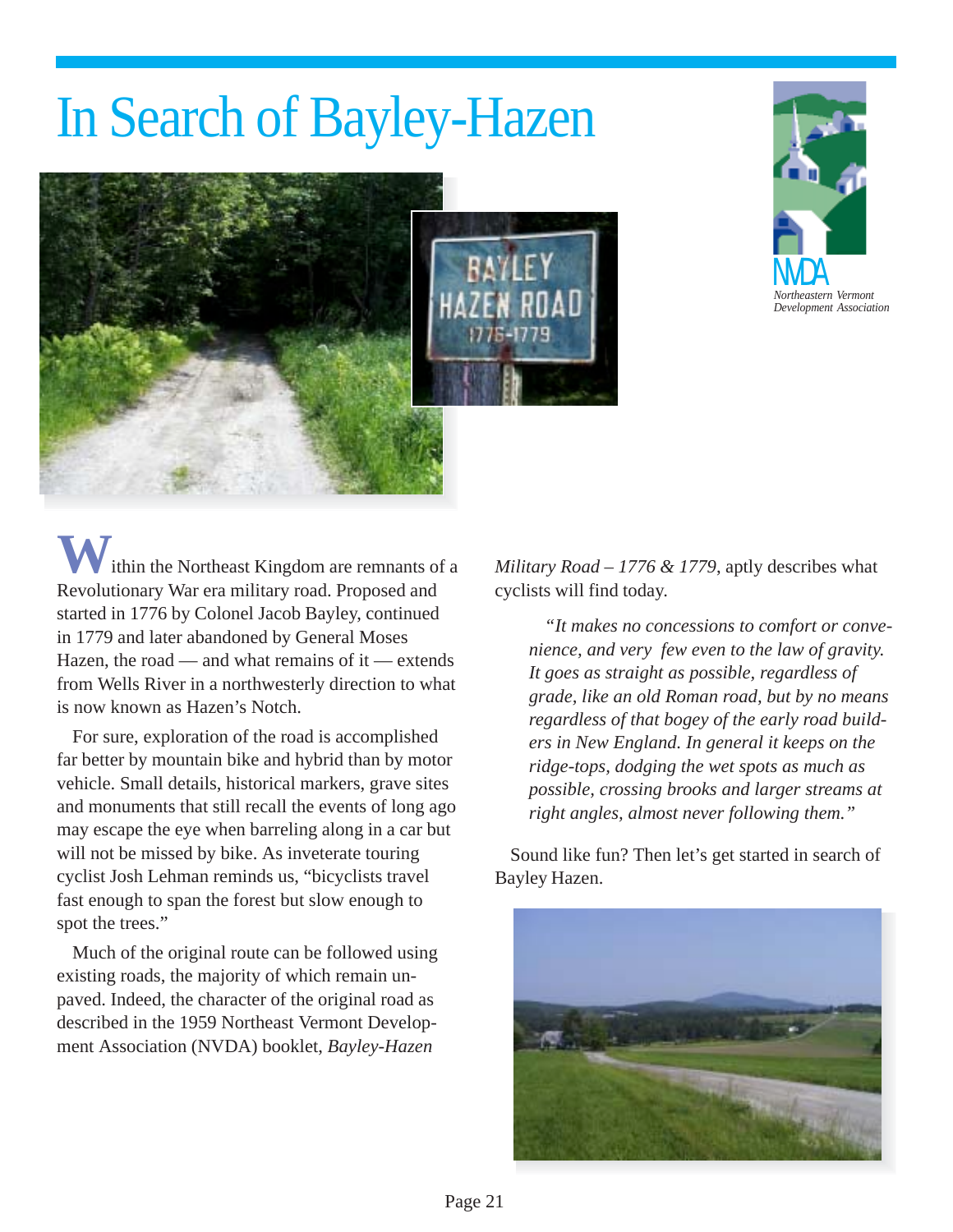**T**he history of the Bayley-Hazen Military Road begins with the ill-starred campaign of 1775-1776 during which Benedict Arnold and Richard Montgomery attempted to capture Canada. The American army urgently needed reinforcements and supplies to continue the siege of Quebec, and Bayley, head of the frontier militia and a resident of Newbury, Vermont, repeatedly wrote to General George Washington urging upon him the importance of constructing a new road that would shorten existing supply routes. Washington, determined to act without the approval of Congress, approved construction of the road on April 29, 1776 aware of the critical situation at Quebec, but equally aware that a road to Canada could just as easily facilitate an attack of British troops from the north.

In mid-1776, the campaign in Canada foundered. Washington instructed Bayley to abandon work on the road which had reached a point about six miles



north of Elkin's place in Peacham. There construction lay dormant until April, 1779

when General Moses Hazen of Haverhill, Massachusetts received orders to complete the road in anticipation of another Canadian campaign.

Hazen's men built a blockhouse on Cabot Plains and as the road progressed, they built another six miles farther on in Walden. Still another blockhouse was built at Caspian Lake near Greens-





boro. By late summer, Hazen had reached the notch that now bears his name in the Green Mountains near Westfield where work was halted still some forty miles short of the road's intended destination, St. Johns, Canada.

As a military achievement, the Bayley-Hazen road was not a great one. Instead, it was more of an aggravation to the settlers of Peacham, Ryegate and Newbury, as it could be traveled both ways and the British conducted raids down the road from time to time, as anticipated. In September 1781, two members of an



American scouting party were killed near the block house on Caspian Lake. A memorial to this event can be seen today.

For convenience as well as for tour planning, we've divided our route into three "do-able" sections. The first section goes from Wells River to Danville, a distance of about 22 miles. Section two connects Danville with Craftsbury, a distance of 30 miles. The final leg of the route is 37 miles and will take you from Craftsbury to Montgomery. Accommodations and services may be found at the beginning and end of each route section and sometimes along the way.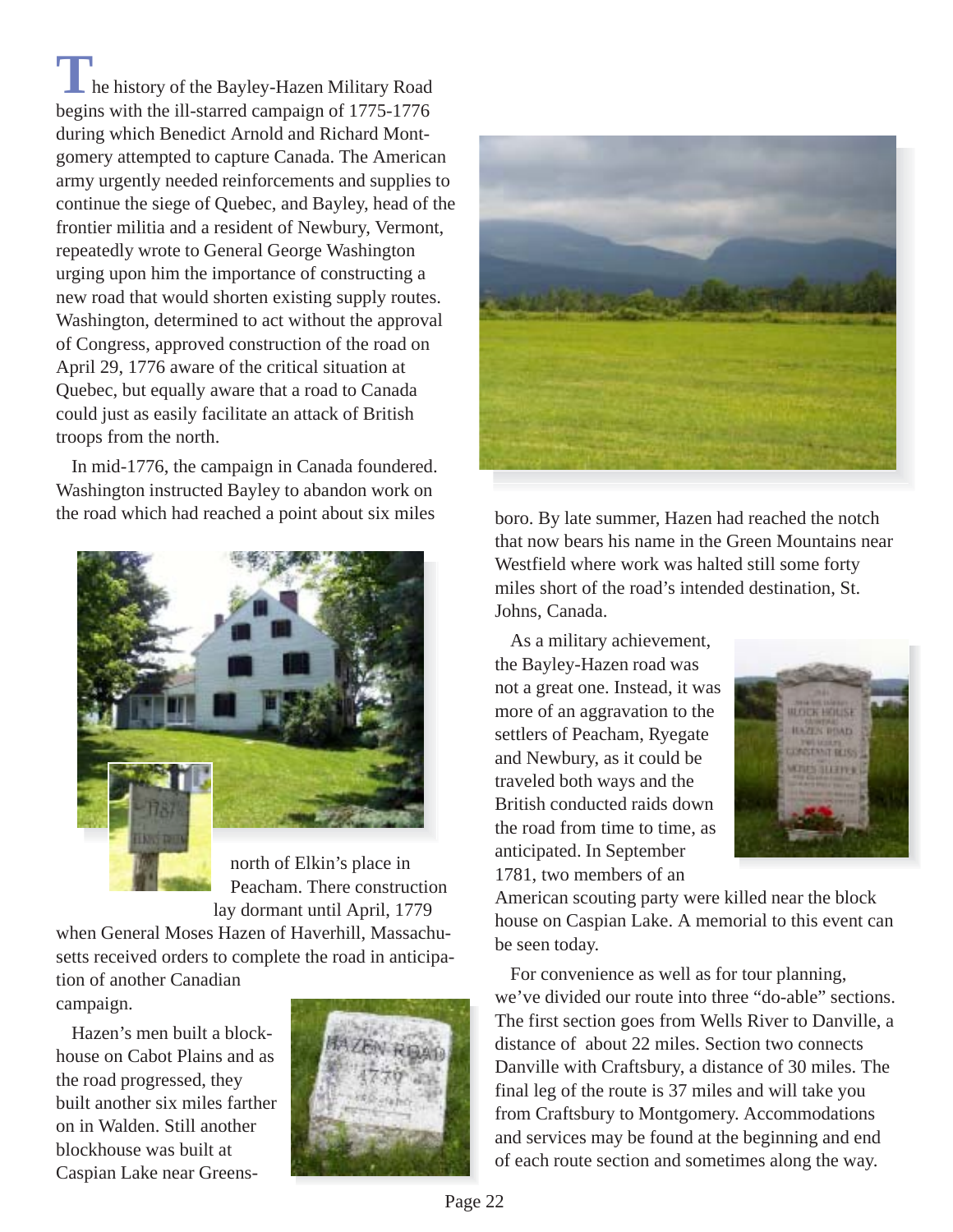

### In Search of Bayley-Hazen **Wells River to West Danville**

#### **ROUTE DIRECTIONS**

| <b>Cumulative</b><br>mileage | <b>Instructions</b>                                                                                                                                                                                                                                                      | Miles to<br>next turn |
|------------------------------|--------------------------------------------------------------------------------------------------------------------------------------------------------------------------------------------------------------------------------------------------------------------------|-----------------------|
| 0.0<br>River.                | From the intersection of US Routes 5 and 302 West in downtown<br>Wells River, ride NORTH on US Route 5 (P). NOTE: The original<br>Bayley Hazen Military Road began at what is now the intersection<br>of Water Street (on your left in 0.1 mile) and US Route 5 in Wells | 0.3                   |
| 0.3                          | <b>LEFT</b> on Bible Hill Road (P). Bible Hill Road becomes Bayley-<br>Hazen Road in 1.7 miles at the Ryegate town line. Bayley-Hazen<br>Road becomes unpaved 0.3 mile west of Interstate 91 overpass<br>and remains unpaved for 1.0 mile.                               | 3.9                   |
| 4.2                          | <b>RIGHT</b> to continue on Bayley-Hazen Road (P) at Boltonville Road<br>on left. Ticklenaked Pond access road on your left in 0.2 mile. 1.4                                                                                                                             |                       |
| 5.6<br>line.                 | <b>STRAIGHT</b> on North Bayley-Hazen Road (U) in Ryegate Corners.<br>Becomes Mosquitoville Road (U) in 5.1 miles at the Barnet town                                                                                                                                     | 5.2                   |
|                              | 10.8 LEFT on Schoolhouse Road (U).                                                                                                                                                                                                                                       | 1.9                   |
|                              | 12.7 RIGHT on Kinnerson Lane. (U).                                                                                                                                                                                                                                       | 0.2                   |
|                              | 12.9 LEFT to continue on Kinnerson Lane. (U). Becomes Farrow Farm<br>Road (U) in 0.8 mile at the Peacham town line.                                                                                                                                                      | 1.2                   |
|                              | 14.1 LEFT on Peacham-Barnet Road (P).                                                                                                                                                                                                                                    | 0.8                   |
|                              | 14.9 RIGHT on Peacham-Groton Road (P) in South Peacham. Be-<br>comes Main Street in 0.2 mile.                                                                                                                                                                            | 0.3                   |
|                              | 15.2 RIGHT on Bayley-Hazen Road (U). Historic Elkins Tavern (1787)<br>on your right in 0.3 mile.                                                                                                                                                                         | 0.5                   |
|                              | 15.7 <b>STRAIGHT</b> on Bayley-Hazen Road (P).                                                                                                                                                                                                                           | 0.2                   |
|                              | 15.9 <b>STRAIGHT</b> to continue on Bayley-Hazen Road (P) in Peacham.                                                                                                                                                                                                    | 1.7                   |
|                              | 17.6 LEFT (straight) to continue on Bayley-Hazen Road (U). Becomes<br>Woodward Road in 3.4 miles at the Danville town line.                                                                                                                                              | 4.5                   |
|                              | 22.1 Arrive in West Danville. Route continues on next page.                                                                                                                                                                                                              |                       |

NOTE: Unpaved roads are indicated by (U); paved roads by (P).

**Distance:***Wells River to West Danvill*e, 22.1 miles (14.6 miles are unpaved)

**Terrain:** Rolling to hilly

loes Pond

**THAMPOOM** 

**West Danville** 

BAYLEY - HAZEN - \* ROAD<br>TAYLEY - HAZEN - \* ROAD

Peacham

**OEDIA** 

**Ability levels:** Intermediate to advanced

**Conditions:** Mostly unpaved, some steep hills

**Attractions:** Tickle Naked Pond, Historic Elkins Tavern

**Services:** *Lodging:* Wells River, West Danville; *Camping:* West Danville; *Stores:* Wells River, West Danville; *Restaurants:* Wells River, West Danville



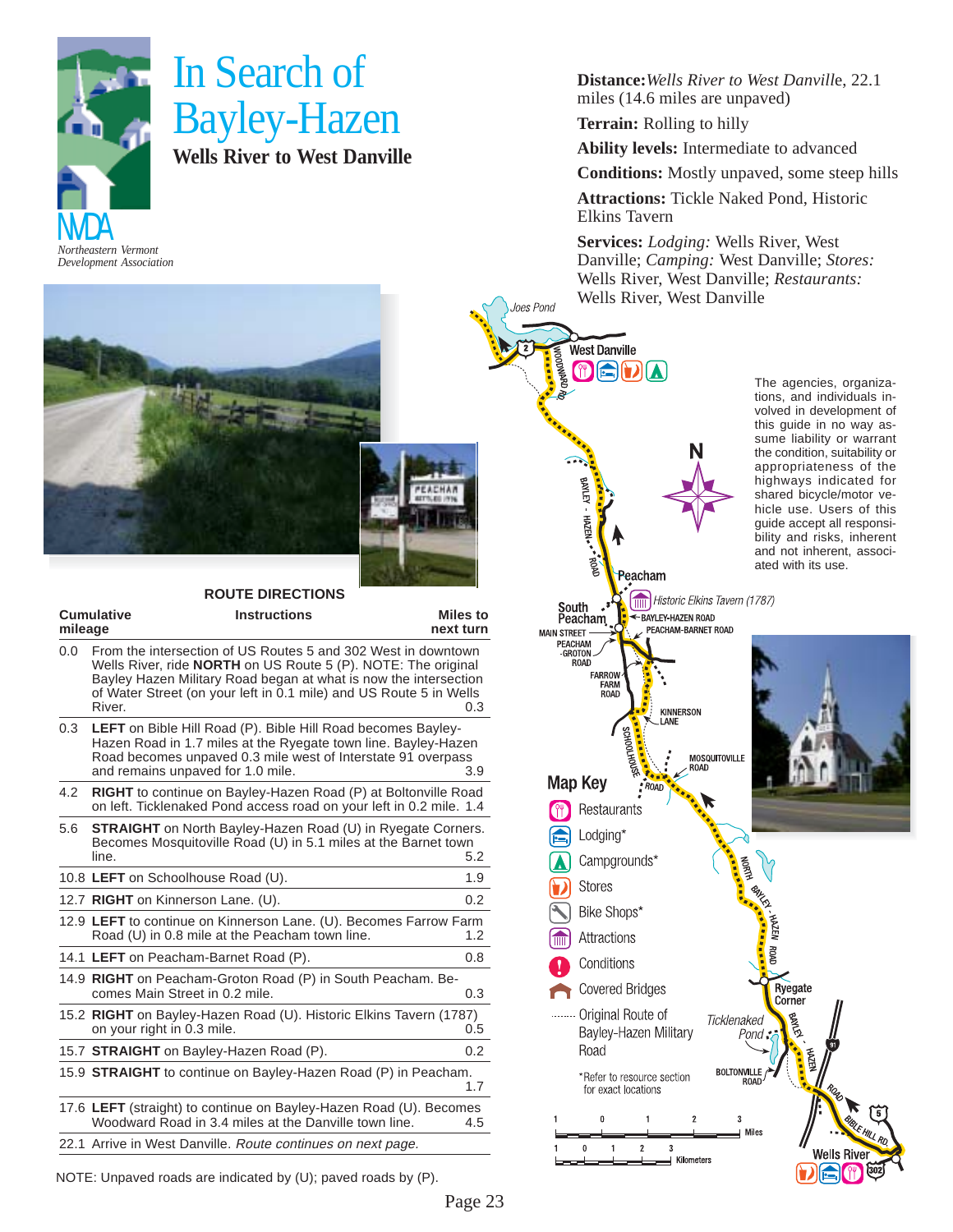## In Search of Bayley-Hazen

### **West Danville to Craftsbury**





#### **ROUTE DIRECTIONS**

| mileage | <b>Cumulative</b> | <b>Instructions</b>                                                                                                                         | <b>Miles to</b><br>next turn |
|---------|-------------------|---------------------------------------------------------------------------------------------------------------------------------------------|------------------------------|
|         |                   | 22.1 From the intersection of Woodward Road and US<br>Route 2 in Danville, LEFT on US Route 2 (P).                                          | 1.1                          |
|         |                   | 23.2 RIGHT on West Shore Road (U).                                                                                                          | 2.0                          |
|         |                   | 25.2 LEFT on Cabot Plains Road (U).                                                                                                         | 0.5                          |
|         | Road on left.     | 25.7 RIGHT to continue on Cabot Plains Road (U) at Bolton                                                                                   | 0.9                          |
|         | Road on left.     | 26.6 RIGHT to continue on Cabot Plains Road (U) at Dubray                                                                                   | 0.3                          |
|         |                   | 26.9 STRAIGHT to continue on Bayley-Hazen Road (U).                                                                                         | 1.1                          |
|         |                   | 28.0 RIGHT on Route 215 (P).                                                                                                                | 1.2                          |
|         |                   | 29.2 LEFT on Route 15 (P) in Walden Station.                                                                                                | 2.3                          |
|         |                   | 31.5 RIGHT on Bayley Hazen-Road (U).                                                                                                        | 3.0                          |
|         |                   | 34.5 LEFT on Noyestar Road (P).                                                                                                             | 0.1                          |
|         |                   | 34.6 RIGHT on Richard's Crossing Road (U).                                                                                                  | 1.3                          |
|         |                   | 35.9 STRAIGHT on Orton Road (U).                                                                                                            | 1.0                          |
|         |                   | 36.9 LEFT on Main Street (P).                                                                                                               | 0.5                          |
|         |                   | 37.4 LEFT on Cross Street (P) in Greensboro Bend.                                                                                           | 0.1                          |
|         |                   | 37.5 LEFT on Route 16 (P).                                                                                                                  | 1.7                          |
|         |                   | 39.2 RIGHT on Bayley-Hazen Road (U).                                                                                                        | 1.3                          |
|         |                   | 40.5 <b>STRAIGHT</b> on Hardwick Street (P).                                                                                                | 1.6                          |
|         |                   | 42.1 STRAIGHT on Lake Shore Road (U). Pass monument in<br>memory of Bayley-Hazen scouts Constant Bliss and                                  |                              |
|         |                   | Moses Sleeper on right in 0.9 mile.                                                                                                         | 2.3                          |
|         |                   | 44.4 <b>STRAIGHT</b> on Richardson Road (U).                                                                                                | 2.2                          |
|         | Road.             | 46.6 STRAIGHT on Whetstone Brook Road (U) at Circus                                                                                         | 1.3                          |
|         |                   | 47.9 LEFT on East Craftsbury Road (P).                                                                                                      | 0.4                          |
|         |                   | 48.3 <b>STRAIGHT</b> on Ketchum Hill Road (U).                                                                                              | 1.1                          |
|         |                   | 49.4 LEFT on Creek Road (U).                                                                                                                | 0.7                          |
|         |                   | 50.1 RIGHT on King Farm Road (U).                                                                                                           | 1.8                          |
|         |                   | 51.9 Arrive at intersection of TH 7/Mill Village Road and North<br>Craftsbury Road near Craftsbury Common. Route<br>continues on next page. |                              |



*Development Association*

**Distance:***West Danvill*e to Craftsbury, 29.8 miles (20.8 miles are unpaved)

**Terrain:** Rolling to hilly

A**bility levels:** Energetic beginner to advanced

**Conditions:** Mostly unpaved, a few steep hills

**Attractions:** Monument memorializing Constant Bliss and Moses Sleeper, Joes Pond, Caspian Lake, Circus Smirkus, Little

Hosmer Pond, Craftsbury Outdoor Center

**Services:** *Lodging:* Greensboro, West Danville, Craftsbury Common; *Camping:* West Danville; *Stores:* Greensboro, Greensboro Bend, Craftsbury, West Danville, Walden Station; *Restaurants:* Greensboro,

Circus West Danville; Smirkus *Bike shops:* Craftsbury **Outdoor** Center  $\widehat{\mathbb{H}}$ Greensboro Monument in.  $\bigcirc$  ( )  $\bigcirc$ memory of **Constant Bliss** and Moses Sleeper Greensbor Bend 16) MAIN ORTON -ROAD RICHARDS **CROSSING ROAD Map Key COP** Restaurants  $\overline{3}$  $\overline{2}$ Lodging\* **Miles**  $\theta$  $\overline{2}$ 3 Campgrounds' Kilometers **Stores** Bike Shops\* Walden Attractions **Station** Conditions **Covered Bridges** Original Route of BAYLEY<br>HAZEI Bayley-Hazen Military PLAIN<sub>S</sub> Road \*Refer to resource section BOLTON<br>ROAD

NOTE: Unpaved roads are indicated by (U); paved roads by (P).

The agencies, organizations, and individuals involved in development of this guide in no way assume liability or warrant the condition, suitability or appropriateness of the highways indicated for shared bicycle/motor vehicle use. Users of this guide accept all responsibility and risks, inherent and not inherent, associated with its use.

for exact locations